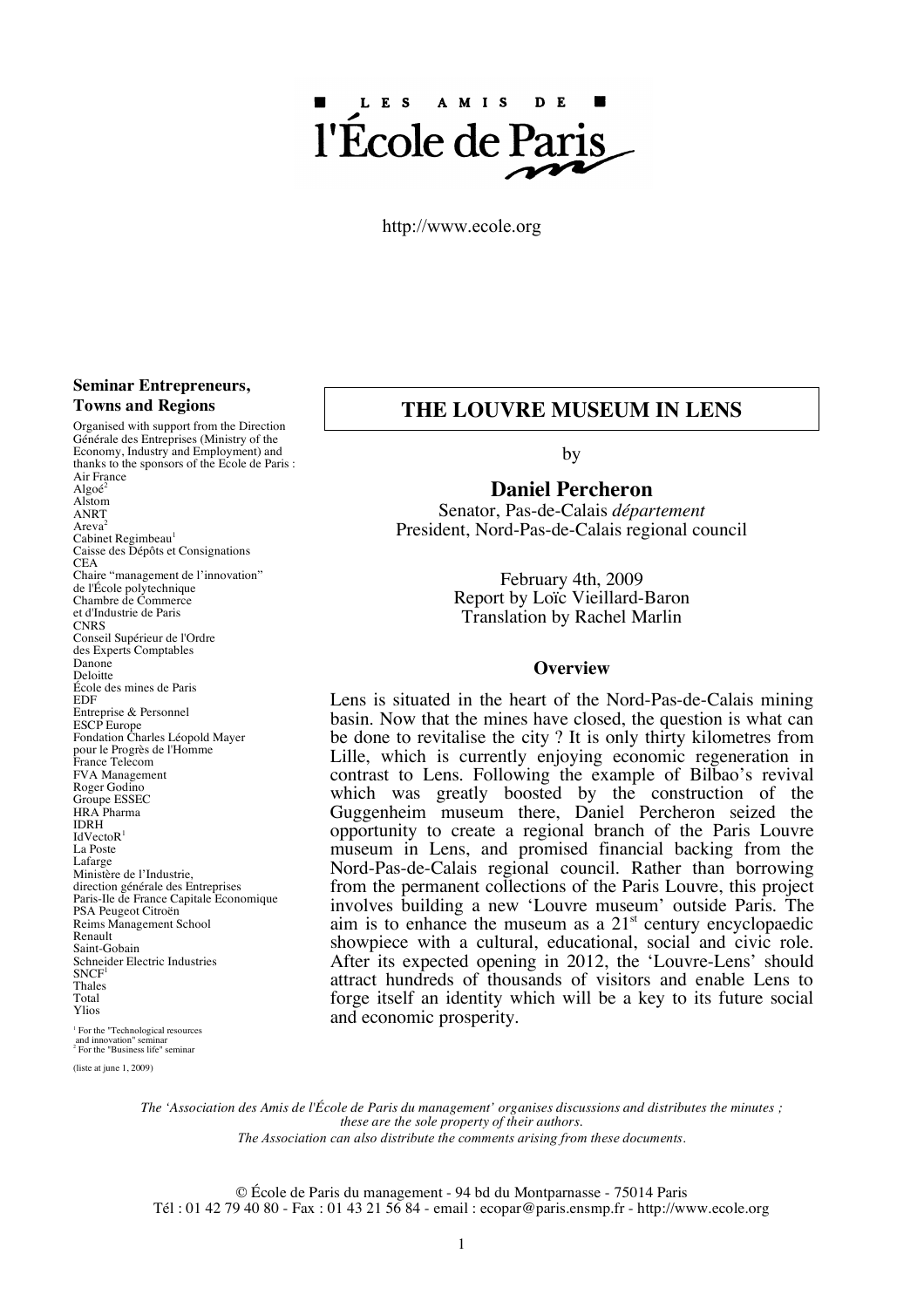**Daniel Percheron :** The Louvre-Lens project is part of a political wish to redevelop the Lens urban area which suffered greatly following the closure of its coal mines. This is the subject of my talk. Before I start, Gilles Pette, the regional council director in charge of the project, will make a few general remarks regarding the timetable of events, the project's financial and administrative management, the scientific and cultural innovations of the museum, and finally the visitors whom we hope to attract.

### **The timing : eight years from start to finish**

**Gilles Pette :** During the 1990s, the management of the Louvre museum decided to expand the museum outside its original walls and beyond the Paris region. In 2004, the French president, Jacques Chirac, officially chose the city of Lens as the site for the future museum. In 2005, a protocol agreement was signed between the project's partners, namely representatives from the State, the Louvre, the Nord-Pas-de-Calais region (which was named as contractor for the construction of the museum), the Pas-de-Calais *département*, local authorities from the Lens-Liévin urban area, and the city of Lens.

At the end of the same year, and under the supervision of the regional contractor, an international architectural competition was launched and was won a few months later by Sanaa, a Japanese agency. In 2007, the first pre-project version and later the definitive preproject were adopted. In 2008, the initial consultation on the construction was unsuccessful, and so we launched a new invitation to tender. The building work should start at the end of 2009, and is due to be completed in 2011. The museum should be open to the public in 2012, eight years after the initial decision.

In practical terms, the museum will be built in a lovely, 20-hectare site in the heart of the former mining area, near two large slag heaps. The surface area of the buildings will be twenty-eight thousand square metres and the exhibits will be displayed in an area of more than four thousand square metres. The entrance foyer alone will cover an area of nearly four thousand square metres. It will symbolise the museum's open atmosphere and will be large enough to house the necessary equipment to welcome visitors from all walks of life.

### **Financial and administrative management**

A steering committee which brings together all those involved in the region under the joint presidency of the president of the regional council, Daniel Percheron, and the president of the 'Grand Louvre', Henri Loyrette, oversees the project. It supervises and guides an operational committee which ensures constant political monitoring. A scientific and cultural team works with the operational committee to make sure that the cultural image – nique to the Louvre – is preserved. There is also an appropriation committee which is in charge of helping to integrate the Louvre into its new area and ensuring its conformity. Lastly, there is a technical committee which answers to the operational committee, and which is responsible for the preparation of files and follow-up by calling on the necessary people in other ad hoc work groups.

The investment budget is one hundred and fifty million Euros. The region finances the majority of the costs, however the European Regional Development Fund (ERDF) also provides an important amount. The other sources of finance are the *département*, the Lens- Liévin urban area, the Lens city council, and a few sponsors.

The operating budget will be twelve million Euros per year. It will be financed by the region (nearly 60 %), museum funds (20 %), the urban area and the city of Lens (10 %), and the *département* (10 %).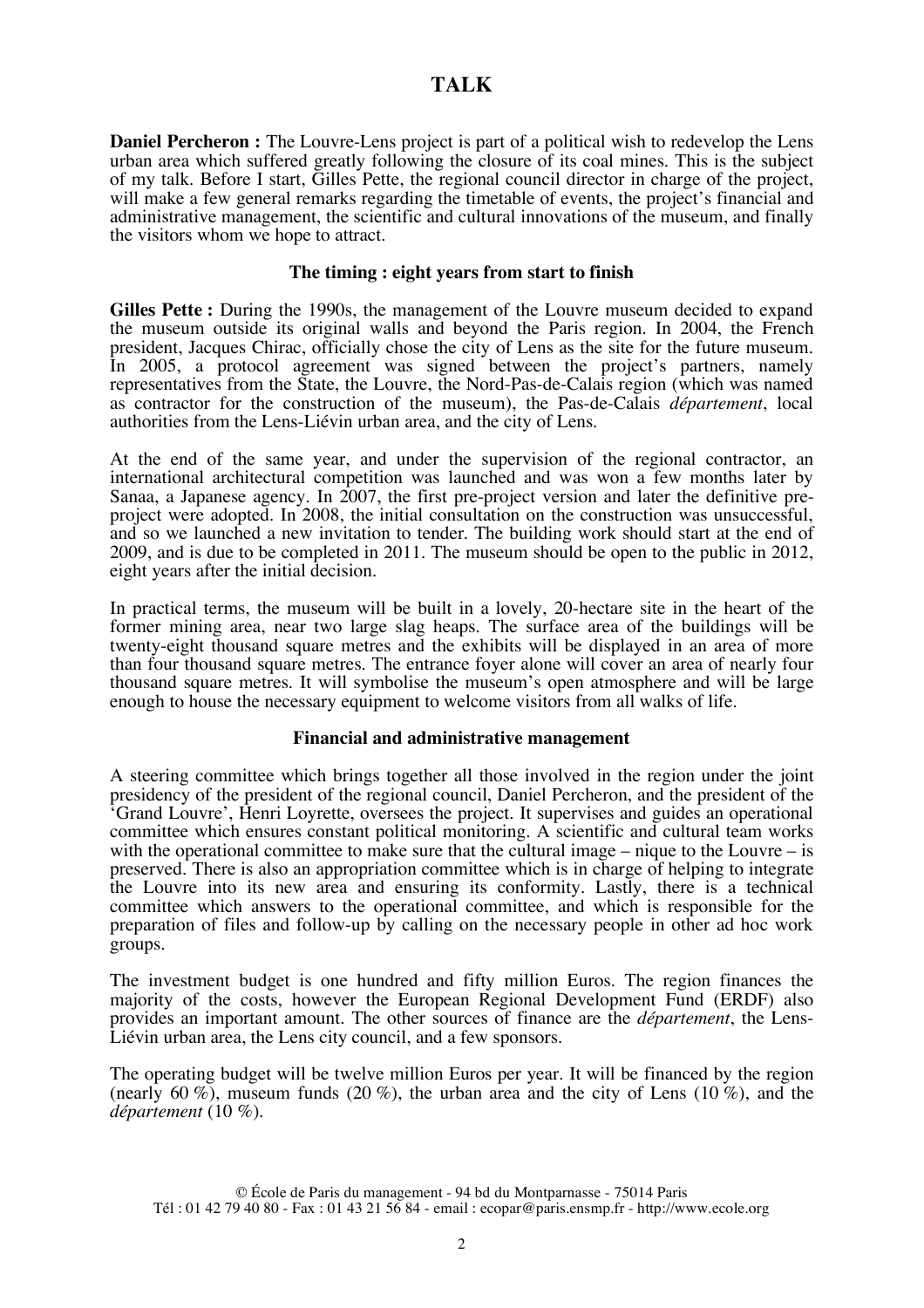## **New ways to present art**

As far as the scientific and cultural aspects of the museum are concerned, the Louvre-Lens is neither intended to be a branch of the Louvre specialising in specific works (such as those from a particular era, for example), nor the opposite, ie. a simple replica of the Paris museum without a specific character. The intention is to exhibit paintings or sculptures which come from all the areas of the Paris museum, and which are in keeping with the views of art in Lens.

In the Paris Louvre, because of the museum's history and architecture, the exhibits are displayed according to historical periods such as Ancient Times, the Middle Ages, the Renaissance, and so on. In Lens, they will be exhibited side by side in the same gallery which will be called the 'Galerie du temps'. Works from Ancient Times will be displayed next to those from the 19th century. This should produce a new effect and allow visitors to have a different perception of art and history.

Next to this permanent, main exhibition (the works will be on show for five years), the Louvre-Lens will organise two temporary exhibitions each year ; one during the summer months, intended for international visitors especially tourists ; and the other during the autumn, aimed specifically at school groups and people who live in the region.

As well as a place to exhibit art, our museum will also help to find ways to attract new visitors especially those who do not usually go to cultural places like this spontaneously, as is the case for the inhabitants of the mining area in which the museum is being built. There will be educational workshops and a research laboratory to establish how to bring works of art into contact with specific visitor populations.

## **Five hundred thousand visitors per year**

The Louvre-Lens will be situated in the heart of the largest European conurbation, located between the cities of Lille and Brussels and extending more or less as far as Paris, London, Amsterdam and Cologne. Because of transport networks which serve the Lille urban area -aeroplanes, high-speed TGV trains, motorways – and links which will be improved between Lille and Lens, Lens will be very well served. With this in mind, we estimate that seven hundred thousand visitors could be welcomed in the first few years, and this will level off at five hundred thousand in subsequent years once the novelty has worn off.

**Daniel Percheron :** I was born in the Houillères area of Lens' 'cité 12', so I know at firsthand the human realities of the area which will be home to the future museum. Firstly, this area is characterised by a huge loss of vitality caused by the closure of the coal mines during the 1970s, and the closure of the textile factories later on. Two hundred and twenty thousand jobs were lost when the coal ran out, one hundred and sixty thousand when the textile factories closed, and one hundred thousand when iron and steel production and shipbuilding were cut back. Because of this, when I started in politics, it was clear to me that we had to find a way to give this area some sort of future to which it could aspire. The arrival of the Louvre-Lens now enables us to plan that future more precisely, as I will demonstrate at the end of my talk.

But firstly, I want to pinpoint the main elements which helped this project to emerge. One factor is the motivation of the local political team which envisaged the possibility of a future for this area, and resulted in the local authorities buying the land of the Houillères area where the museum will be located. Secondly, one must not forget the aspiration of the management of the Louvre to expand outside Paris. Lastly, a series of small events brought these two factors together and allowed us to hope that one might be the solution for the other.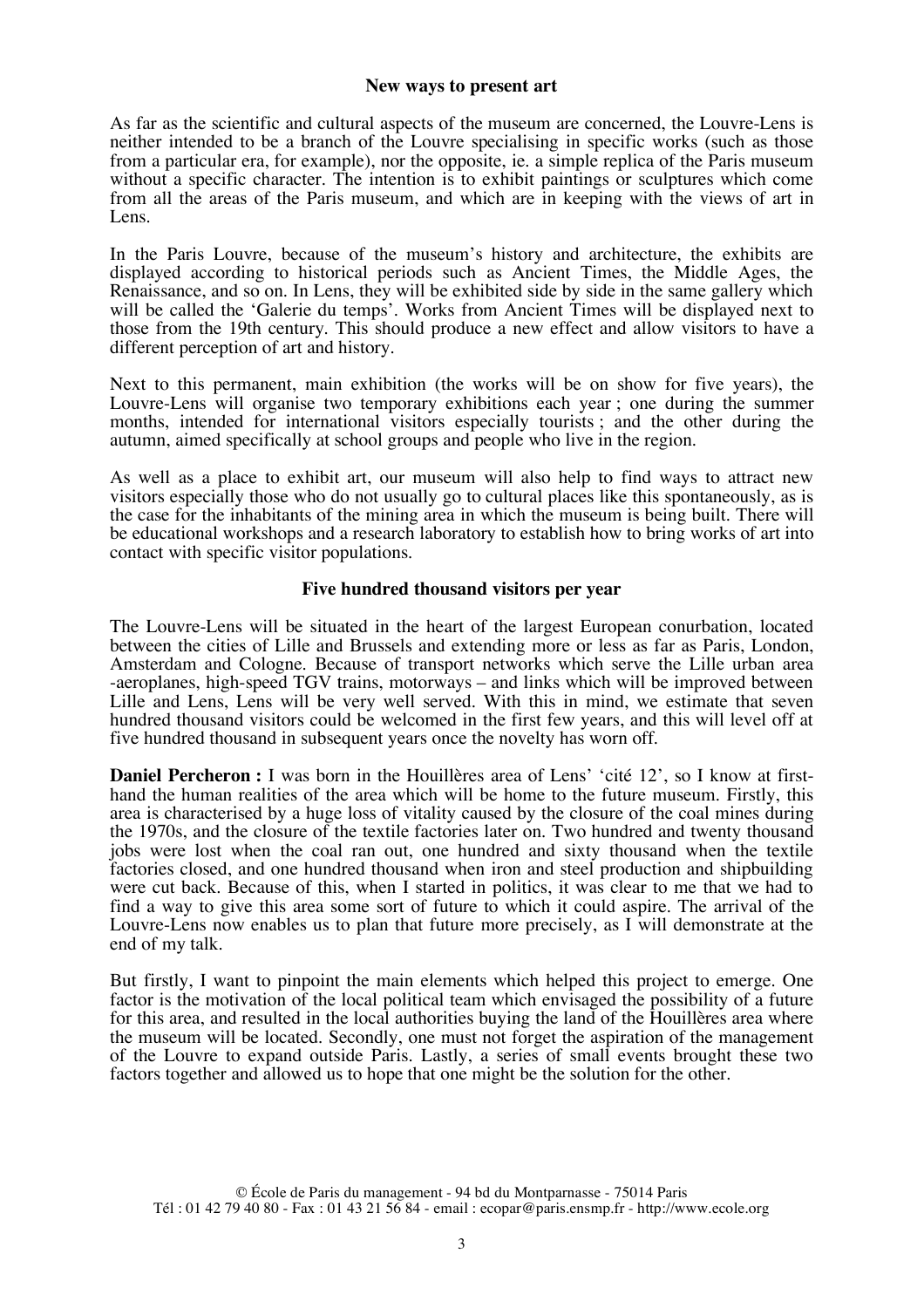### **Deconstructing our cities ? No way !**

In 1986, the Lacaze report (named after the highly-ranked civil servant who wrote it) was ordered by Pierre Méhaignerie, at the time the minister for equipment, housing and town and country planning. It proposed an idea which may have been logical in theory, but was untenable for elected representatives like me. The idea was that mining towns were defunct because they had been entirely organised around the extraction of coal, and this activity was over. It was therefore necessary to 'deconstruct' them. The Lacaze report believed that the deconstruction of old cities would allow the construction of new cities, a method used in the development of other parts of the country.

To prevent the destruction of our cities and to preserve their identity, as the elected representatives, we decided it was the duty of our local authorities to buy the enormous mining heritage which belonged to the Houillères area. It was a long process, but in 2002, the SOGINORPAS (Société de gestion immobilière du Nord-Pas-de-Calais) joint commission, made up of communes and local authorities, became the owners of one hundred thousand houses and numerous plots of land including the area which two years later would be designated as the site for the future Louvre-Lens museum.

## **The Louvre, the world's leading museum**

In a way which bore no relationship to this initial account, but roughly at the same time, the Louvre changed the vision it had of itself. In the first few years of the 2000s, it realised that it was the leading museum in the world, and decided to consolidate this status recognised unequivocally by connoisseurs throughout the world. The Louvre set about promoting itself in some of the world's major cities (including Atlanta, Abu Dhabi and Tokyo). This was generally very well received and numerous exhibitions outside Paris were held. It learned how to 'translate' and transport its works of art to non-French settings. Finally, it decided to work more closely and on a long-term basis with certain cities by setting up permanent exhibitions in buildings intended purely for this purpose.

However, this international movement ended up by causing some hostile reactions in France. Critics said that the Louvre had a culture of unrestrained commerce and was neglecting its country of origin. The idea emerged that this museum, which was so famous throughout the world, should try to present its wealth of art treasures to the public in France, in a city other than Paris. The idea to create a branch of the Louvre outside Paris was put forward in 2003 and formalised in 2004.

## **The connection with Lens**

The last stage of the connection between the Louvre and Lens was marked by two features : the realisation of the positive role which a cultural innovation could play in the development of a region, and the support which I received from Henri Loyrette when I suggested that Lens could be one of the hosts for the Louvre project.

## *Awareness of the Guggenheim effect*

One day, when I was attending a conference on territorial identity in Arras, I heard a talk about the 'locomotive effect' that the construction of the Guggenheim museum, with its unique architecture, had on the economic revival of Bilbao and the entire Spanish Basque country. Even though I am not an expert, I will outline the main effects of the construction of the Guggenheim museum as Lens' story may turn out to be similar.

The Basque government took the decision to construct a museum in the 1990s and the museum opened its doors in 1997. It was the first step in line with a policy of economic revitalisation in a region which had been severely hit by the closure of heavy industry. Like Lens, Bilbao also suffered from very high unemployment.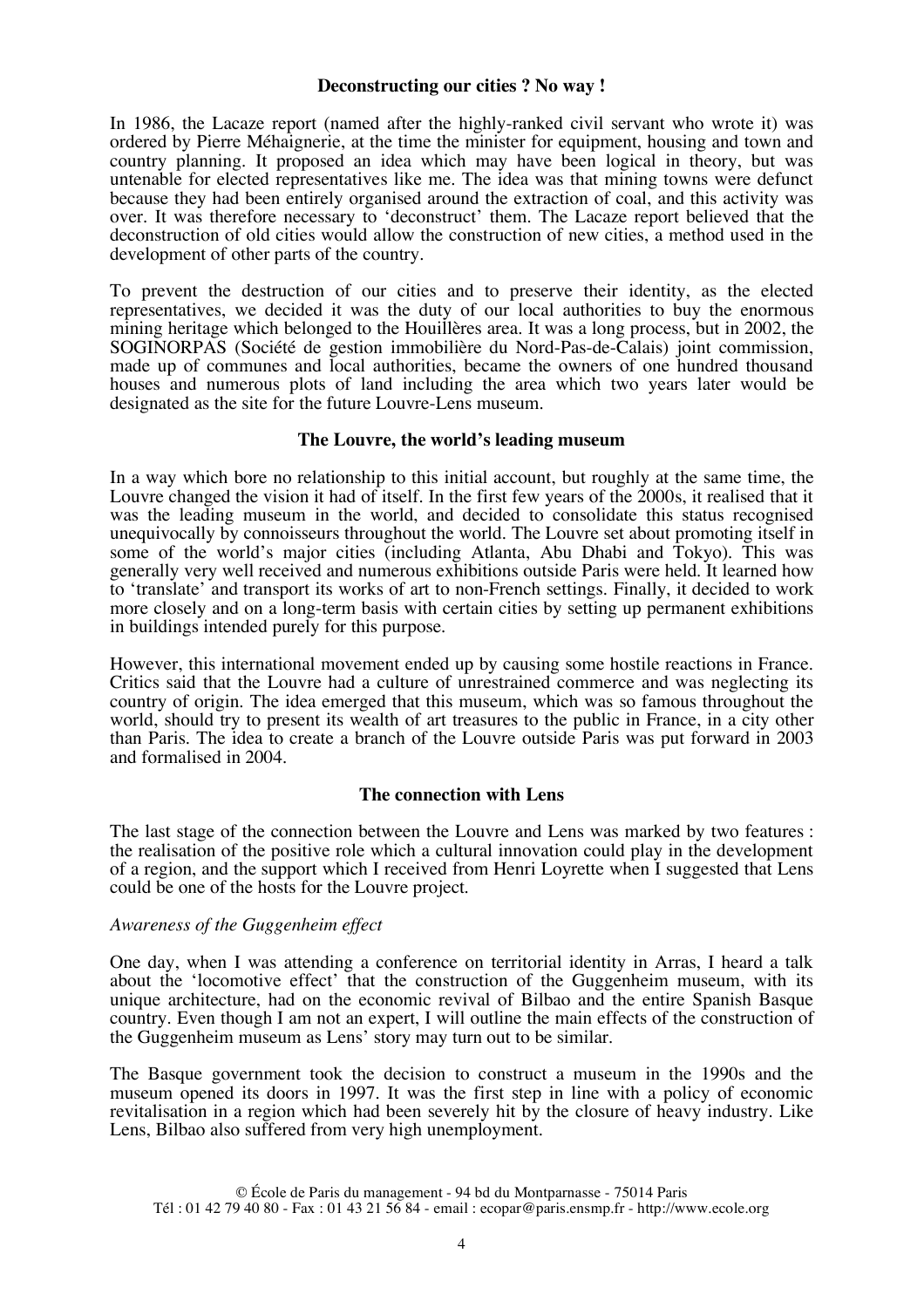To emphasise the idea of rebirth and renewal, it was decided that the architecture had to be innovative and daring. However, it upset the community and created strong feelings of dissatisfaction (66 % of the population expressed negative opinions about the museum), until the museum opened its doors. After the inauguration, local opinion changed and the museum's success was almost immediate. Visitors from all around the world started flocking to the museum. I must stress that because the collection of exhibits was not particularly exceptional, it is undoubtedly the architecture which was responsible for its appeal.

Because of this success, the regional elected representatives took advantage of the change in attitude of the community and decided to reinvigorate their city, especially around the Nervion River which was the historical centre. The riverbanks were completely redeveloped, remnants of heavy industry were destroyed, and modern, economic activities were encouraged to set up business. They also started developing large centres for applied research. In the end, the museum, as a starting point, generated a revitalisation operation for the region costing three billion Euros, in other words twenty times the museum's budget of one hundred and fifty million Euros. One consequence was a rapid drop in the unemployment rate to less than 4  $\dot{\%}$ .

In the space of ten years, and encouraged by the novelty of the Guggenheim museum, Bilbao created for itself a radically new future. When I heard this remarkable story, even though I had not yet envisaged a cultural re-launch of Lens, it struck made a deep impression and stuck in my mind.

## *Encouraged to put forward our candidature*

In 2004, Lille became European capital of culture. At that time, Lille's mayor, Martine Aubry, asked me how we should put Lens in this dynamic process. I realised that my city would merely have a subordinate role if it became part of the same movement, so I looked for a special idea. It was then that I met Henri Loyrette in March 2004. He had come to take part in one of the festivities in Lille. Having read a little beforehand in a brief article in a newspaper that the Louvre was hoping to find a decentralised site in France, I asked Henri Loyrette if the choice of city had been more or less decided. He replied that he was still studying proposals from Lyon, Montpellier, Amiens and several other cities. I asked him if it would be ridiculous to put Lens forward. He replied emphatically 'No, it would not be ridiculous at all.' So I did, and in the end, President Chirac chose us.

Going back to my immediate concern about finding an idea which would allow us to take part in Lille's revival in our own way, I suggested that works from the Louvre be shown at a temporary exhibition in Lens and its surrounding mining towns. Important works of art were exhibited in 2004 in various belfries in the Lens region, attracting a large number of people who were not normally museum-goers. Rodin's Kiss was installed in Liévin's belfry's hall and attracted more than fifteen thousand visitors. This success helped many local decisionmakers to consider the idea of a cultural centre in this region in a more favourable light. A little later on, I accompanied the local elected representatives on a trip to Bilbao to try to assess the Guggenheim effect. This visit made us realise that a substantial cultural operation could become a tremendous fillip for local economic life.

### **Encouraging the population**

To enable an economic revival similar to that witnessed in Bilbao, my strategy consisted of giving people the incentive to forge ahead and preparing them mentally and as well as putting the necessary infrastructure in place.

### *Convincing the elected representatives and the population*

A project to build a museum with innovative architecture in the middle of a mining area could be seen as a gimmick or a touch of madness by a community in search of employment and purchasing power. Since the local elected representatives are particularly well respected, I

© École de Paris du management - 94 bd du Montparnasse - 75014 Paris Tél : 01 42 79 40 80 - Fax : 01 43 21 56 84 - email : ecopar@paris.ensmp.fr - http://www.ecole.org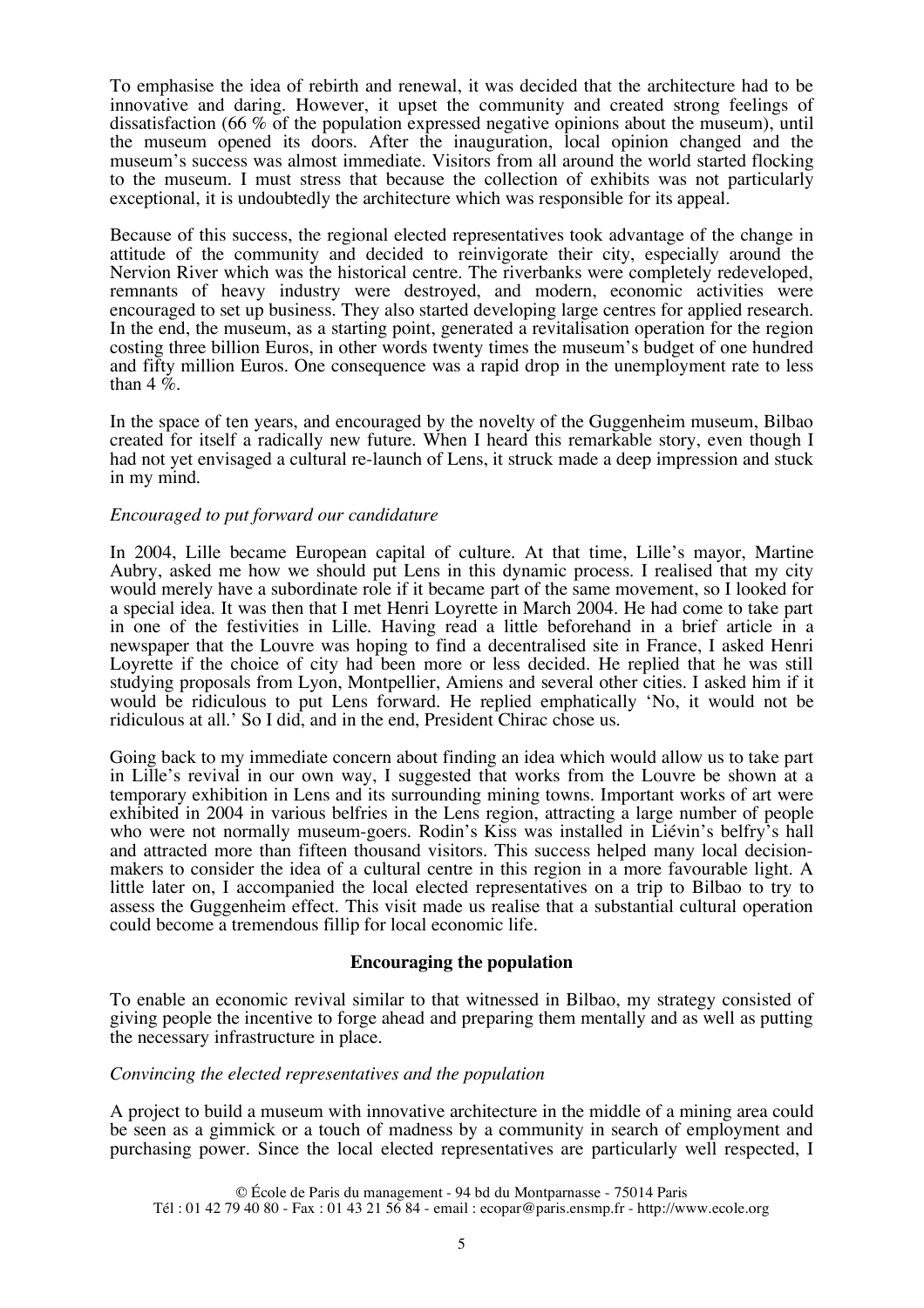made every effort to convince them, as I was sure that they would be able to convey their conviction to the people they represented. The trip to Bilbao was part of my approach. I also tried to persuade them that our current delay was not a black mark, by using a football analogy : in football, we are on a par with Lille ; Lens had even recently won the French Football Cup in a jubilant atmosphere. If Lille had succeeded in its economic redevelopment, then why not us ? To make this idea happen, we created Euralens based on the model of Lille's economic centre, Euralille, developed during the 1990s.

## *Establishing the infrastructure*

To facilitate transportation, we are going to construct a route for trams which will cross the various urban areas in the Lens region and will provide a rapid link between Lens and Lille with its high-speed TGV train station. We also want to redevelop the housing around the future Louvre-Lens to make the accommodation more modern especially in terms of ecology and electronic communication.

## **A 21st century vision of Lens**

Analyses carried out by academics, such as Laurent Davezies, highlight two models of prosperity for modern cities. The first consists of sustaining a level of global economic competition as a result of companies which are able to maintain their place in this economic struggle. The second is based on a powerful, local economy, in other words, an economy which is fuelled by the state redistribution of wealth (civil servants, the retired, and so on), because of durable state infrastructures and local well-being, resulting in the revenues being spent where they are redistributed. In view of the arrival of the Louvre, but also because of the type of housing we have (mainly detached houses often with a large garden covering an area of a few hundred square metres) and the proximity of the economic centre of Lille, we will draw our inspiration from the second model in our pro-active approach.

This method of development will allow the urban area to achieve a new economic boom and to be part of a new wave of modernisation in the region. The presence of state institutions is often a good opportunity to create international networks. In our case, the Louvre will automatically open doors to the world by the tourism it will attract and also by relationships established with other cities which possess large museums. With this in mind, I suggested to Henri Loyrette that we create an association of cities linked to the Louvre which would include Atlanta, Abu Dhabi, Belo Horizonte, Paris, and perhaps Damascus.

Finally, the revival of Lens and its region, associated with that of Lille, should form an urban zone of three million inhabitants and allow it to reclaim the human and economic dimensions which have been part of its history for centuries (since Charles the Bold's famous kingdom of Burgundy in the 15th century), some of which had been lost during the last few decades.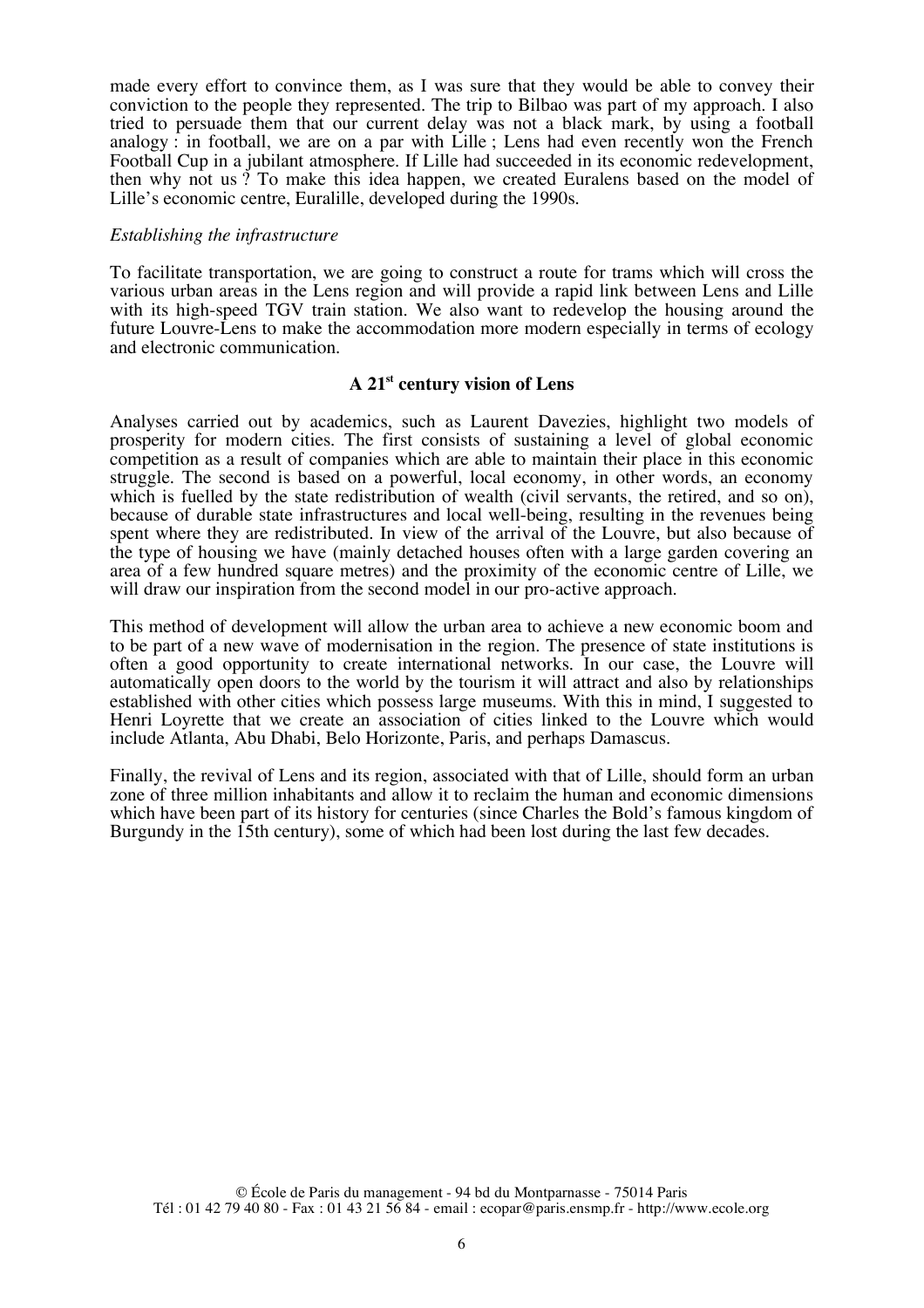## **DISCUSSION**

**Question :** *In order to understand the astonishing risk that you took in order to develop Lens, one must be aware of the extreme poverty in coal-dependent communities following the closure of the coal-mines. In the 1980s, most of the inhabitants of Lens or Liévin had never been to Lille, even by bus, because they had never been able to afford the journey. Their sole means of relaxation was a walk around the cemetery because this was free. Even today, 70 % of the population of Liévin (thirty-three thousand people) are exempt from paying tax. In the first place, one has to look at the extreme economic and social factors in order to appreciate the way in which these regions have had to develop in order to become prosperous.*

**Daniel Percheron :** As well as the dramatic economic situation which occurred when the coal ran out, one must not forget that it was accompanied by the collapse of the social organisation which deeply affected workers in the area. The owners of the collieries controlled almost all the aspects of the miners' lives, ranging from professional, medical and social concerns, to housing. The population of the coal basin was not used to taking any initiative and using what Laurent Davezies calls a 'collective intelligence'.

## **Culture : an engine for development**

**Q. :** *You used the example of Bilbao to convince yourselves that a high-level cultural development could create regional dynamism. However, there are also similar examples which are much closer to home, such as the revival of Valenciennes, led by Jean-Louis Borloo, which was initiated by the opening of a theatre.*

**D. P. :** Quite right. Immediately after his election as mayor, Jean-Louis Borloo saw culture as a very important force for development. He made culture a priority and created the Phénix theatre which was one of the factors which re-launched Valenciennes, and was subsequently granted the status of '*scène nationale*' (a label given to public theatres whose aim is to promote contemporary works and to take part in the cultural development of their city and region). This is not the only example in the Nord-Pas-de-Calais region. Previously, Pierre Mauroy (a former mayor of Lille) had the same idea when he decided to launch the '*Orchestre national de Lille*' (National Orchestra of Lille) and entrusted its management to Jean-Claude Casadesus with the specific aim of making classical music more accessible to the masses. He wanted music to become one of the reasons why the local population should be enthusiastic about its city. In fact, with the passage of time, this orchestra has become both a means whereby the city has achieved more widespread recognition, and has provided support for the local population.

**Q. :** *However, despite these numerous examples, the cultural infrastructure is not seen by politicians as an important driving force and even less so by the population. In academic terms, I do not know any theoretical or practical research which has helped to clarify this phenomenon and to give it the recognition it deserves.*

**D. P. :** Because cultural investments are not usually regarded highly by the population, they are necessarily a delicate subject for politicians. By promoting and financing a cultural establishment, a politician runs the risk of being accused of not being in touch with the aspirations and needs of its inhabitants. Based on examples from Bilbao, Lille or Valenciennes, when one decides to launch this sort of operation, one must have a very careful communication strategy. Therefore, in the case of the Louvre-Lens, I am not sure that I will publicise the start of the building work – laying the first stone, for example – whereas I would not have any hesitation about publicising the launch of a stadium or a new transport system. And yet, we can be almost certain that the day the museum opens, the local population will be proud and full of admiration and will quickly realise the benefits to be gained.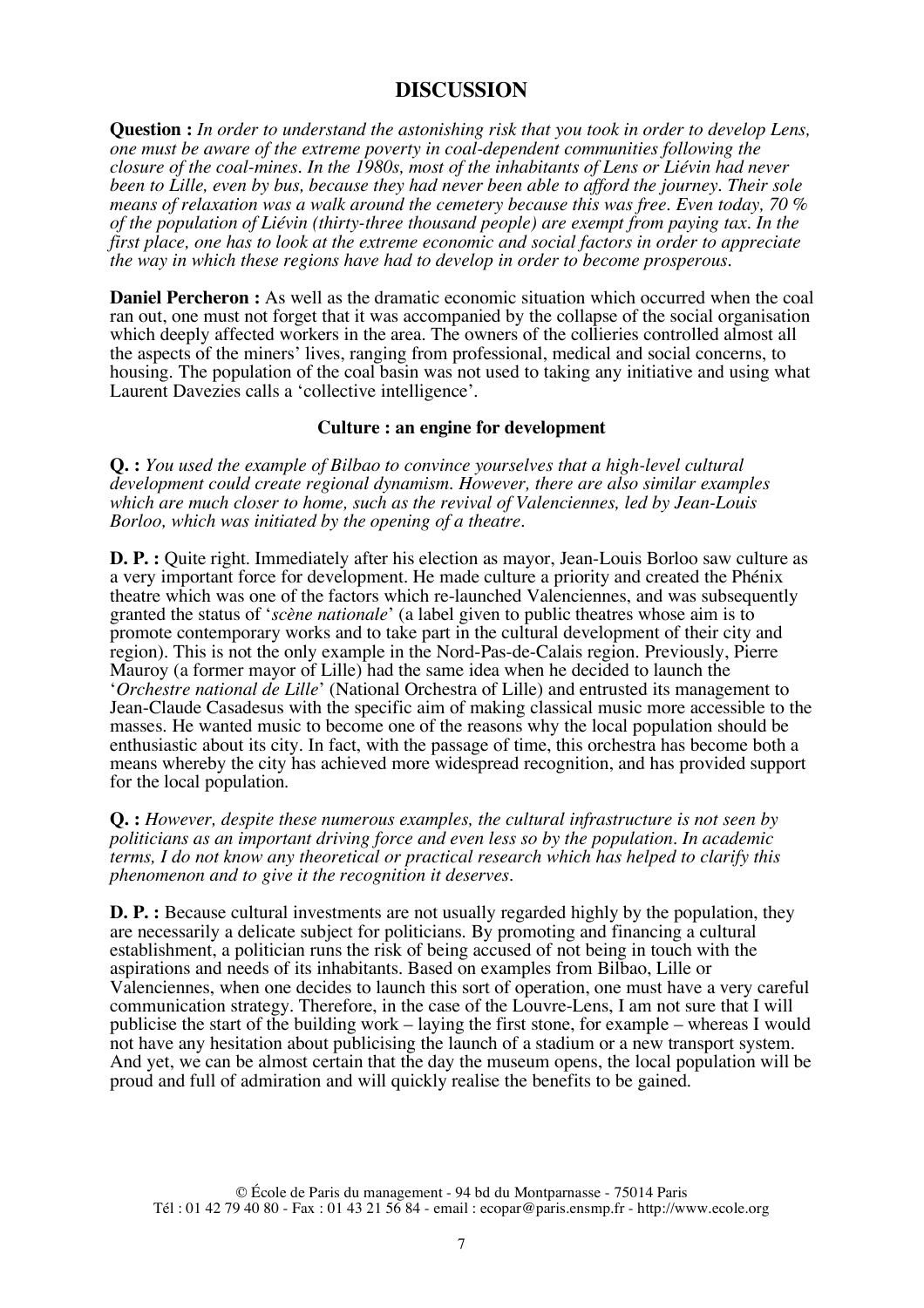**Q. :** *Art, tourism and the luxury goods market are areas in which France is the world leader : this is both a fact and it is confirmed by foreigners. This constitutes in itself a major asset in global economic competition. However, French society does not appear to have realised this.*

*The most prestigious 'Grandes écoles' of the French education system base their teaching on industrial and technical professions, areas which were the major source of power in the 19th and 20th centuries. To adapt these professions to the modern world, lessons and research centres dealing with new technologies or biotechnologies are developed, in other words, emphasis is still placed on the technical side. However, in these areas, I fear that we will always lag behind the United States, China or India which have a very large pool of intellectuals because they all have enormous populations. We would be better off if we developed programmes to teach art, tourism and the luxury goods industry. It would be directly applicable to what is considered to be the French competitive asset. And perhaps, as a consequence, this would lead to the concept of technical products which incorporate an aspect of art and luxury which is commercially profitable. Today, we know that clients' choices of purchases are largely influenced by product style, image, and the feeling of belonging to an elite and so on, even in apparently technical purchases. In other words, their choice is linked to reasons which are more often those common to couturiers or perfume makers than coal-miners or electronic engineers.*

## **Differentiating oneself with regards to Lille**

**Q. :** *For the past two decades, the Lille urban area has taken the vast majority of the resources for recovery of the Nord département. Lille has acquired a considerable capacity to attract people. I am worried that the Louvre-Lens is not equipped to compete with the sheer power of Lille, and to increase its economic dynamics in the region to include Lens.*

**D. P. :** Undoubtedly, but this is not our aim. Today, all the mayors in the region, and even the population as a recent survey in the *Voix du Nord* daily newspaper has shown, no longer put their cities into competition with Lille, but prefer to work together with Lille, convinced that 'what is good for Lille is good for us too'. This is a political struggle which Pierre Mauroy won. What is important today is to create a place and an identity for oneself within a configuration which is generally centred on the Lille metropolitan area. I think that as far as Lens is concerned, a place of quality can be built by stressing the local culture and economy.

### **Q. :** *Is the Euralens centre not trying to compete with the Euralille centre ?*

**D. P. :** No. In fact, it is the people from Euralille who will help us bring it into being. We are doing it because we also need an economic centre for our local needs.

**Q. :** *I remember a conference given by Pierre Mauroy in 1995 in front of a large number of elected representatives from the Nord-Pas-de-Calais region during which he put forward the advantages of centring the region on one very strong, major city whose leadership could easily be distinguished by those outside. This implied that cities such as Lens, Valenciennes, Ypres, Courtrai and Dunkerque resigned themselves to the fact that they would be secondary to Lille. At the time, the idea was overwhelmingly rejected, and subesquently these cities worked very hard to stand up to the rise in power of Lille. Now, I see that they have accepted this situation and they are trying to find a new energy to integrate themselves into the whole system. From what you say, there is hope that maybe Lens will get there in about ten years' time. It is encouraging.*

**Q. :** *Historically, the labour pool of each city, especially mining cities, was very individual and solid. Does the claim that Lille is the heart of economic life mean that these pools will be broken up ?*

**D. P. :** Yes. This is particularly obvious in transport. Every day, one hundred and sixty thousand cars travel to Lille from the mining areas. This is a substantial volume and these vehicles cause road traffic problems which the new collective transport infrastructure (such as the tramway) attempts to redeuce.

© École de Paris du management - 94 bd du Montparnasse - 75014 Paris Tél : 01 42 79 40 80 - Fax : 01 43 21 56 84 - email : ecopar@paris.ensmp.fr - http://www.ecole.org